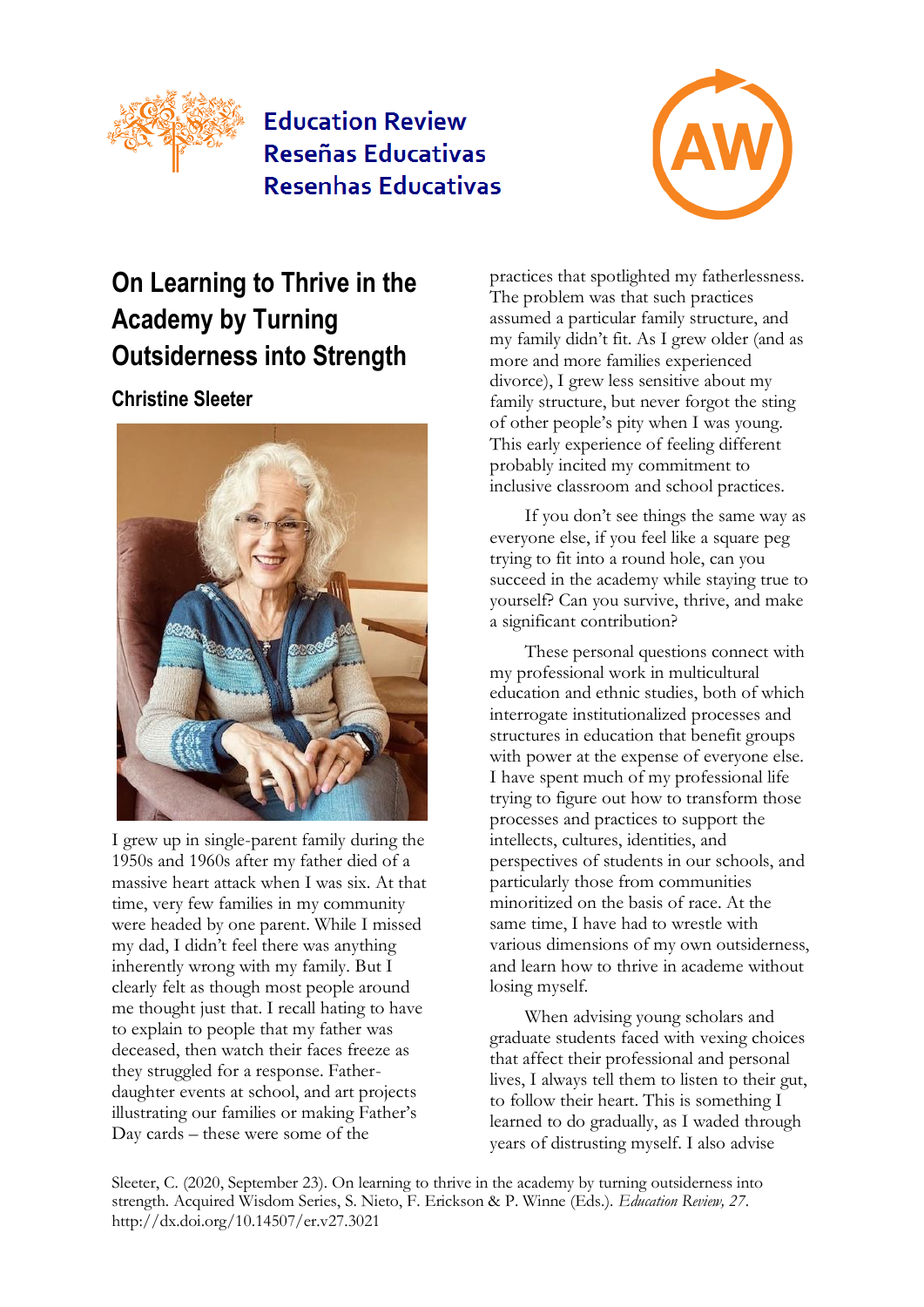them that following your heart is not necessarily easy. Academe may well not be organized to support your passions and perspectives, so to thrive, you must be willing to invest effort in learning how academe functions in order to map out a path that fits you. But ultimately, thriving in the academy begins by valuing what makes you, you.

#### **Feeling Like an Outsider**

The loss of my father, which made my family structure different from what was considered "normal," attuned me to how outsiderness feels. Those feelings were magnified as I struggled with what it meant for a girl to be

smart. I grew up at a time when the culture didn't value girls who did well in school. If you were a girl, you could be smart, or you could be cool, but you couldn't be both. Adults (especially my teachers) loved me. Other smart kids liked me; most kids were intimidated by me.

I remember trying out for the cheerleading squad in junior high. We were supposed to make our own pompons for the tryout, so I bought crepe paper in the school colors and constructed what I thought were respectable pompons. I didn't realize I had cut the crepe paper with the grain rather than against it, so when I arrived for the tryout, mine were limp while the other girls' were fluffy. For me, this was proof that I could invest time and energy in schoolwork, and it always turned out well, but when I invested in something other girls were doing, I was a dismal failure.

After graduating from high school and going off to college, I came up with a solution to the problem of feeling like an outsider because I was a smart girl: I adopted a scatterbrained persona, and studied in secret. I kept my grades up but I became adept at convincing my peers that I was an air-headed social butterfly. Up to a

**Academe may well not be organized to support your passions and perspectives, so to thrive, you must be willing to invest effort in learning how academe functions in order to map out a path that fits you.**

point that worked – until I graduated with no game plan.

These outsider experiences derived from parts of myself that I couldn't change. While plenty of people in my life supported me – my mother, my grandparents, a few close friends, my teachers – I felt there was something wrong with me. I couldn't quite relate to the experience of having a dad. And when given an academic assignment, I

could do it well, but when asked to relate to my peers, I was lost unless I acted like I was someone else. Only gradually did I learn to value my abilities. As I did so, to my surprise, I discovered that these fueled my inner

strength, enabling me to chart out a direction that worked for me.

### **Learning to Listen and Embrace Outsider-ness**

I grew up in southern Oregon, which was  $99 + \%$  white at the time. (My high school class included one Mexican American student, and the class behind me included a Chinese American student.) I completed my undergraduate degree at predominantly white Willamette University, then (for lack of a better plan) moved to predominantly white Ellensburg, Washington, for a year. The only substantive experiences I had with people of color during that time was a summer spent in Japan, and interactions with a few students of color in what were otherwise predominantly white settings.

By accident, in 1971, I ran across and enrolled in a teacher education program based in inner city Seattle and designed to prepare urban educators. There, I was placed in a 10th-grade world history class for eight months. I say "by accident" because I aspired not so much to become a high school urban teacher – indeed I didn't know what that meant – as much as to leave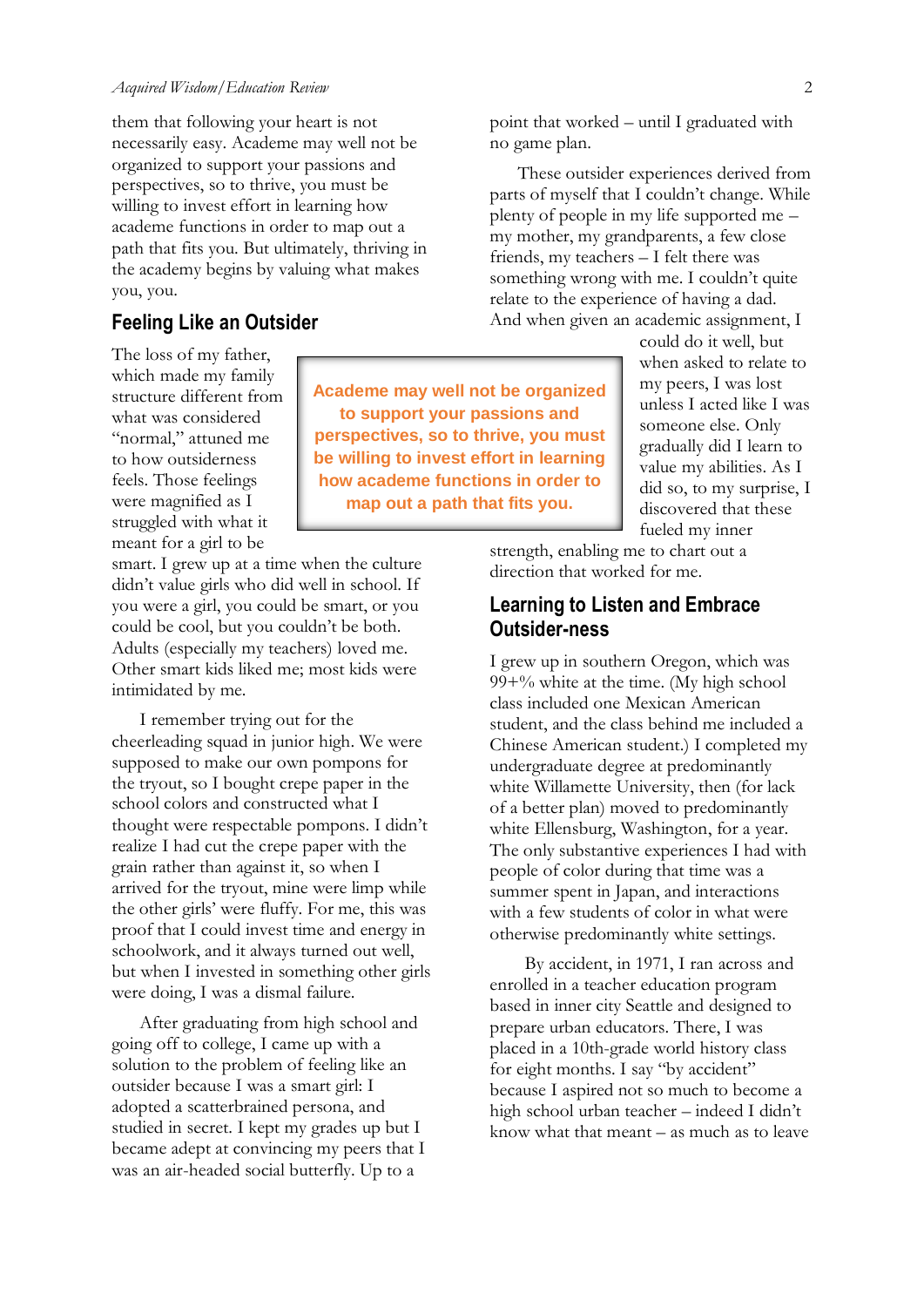the rural central part of the state for a more interesting location.

Many people end up working in high poverty urban schools by accident, which is not a good reason to be there or stay. I stayed. Why, and why did that turn out to be a good thing?

With the exception of the summer living with a family in Japan on the Experiment in International Living, my earlier experiences of feeling out of place were minor compared to how I felt in a large urban high school. Most of the students were of color and virtually all were from working class backgrounds. I felt very white, and very ignorant of my surroundings. While in Japan, I had developed a tolerance for hypervisibility, and patience with learning basics from the people around me. In Seattle, those things helped. I couldn't change my whiteness, and I wouldn't pretend to be someone I wasn't, as I had done in college. But I could do something about my ignorance, starting with my ignorance of the students.



*Christine Sleeter, around 1974*

**The more I listened, the more they shared with me. And the more they shared, the more I tried to figure out how to be useful to them.**

During unstructured times before and after school, as well as between classes, I began asking students about their lives. Then I listened. The more I listened, the more they shared with me. And the more they shared, the more I tried to figure out how to be useful to them. For example, when I found out that the gym was to be closed during lunch hour because no teacher was available or willing to supervise the boys playing basketball, knowing nothing about basketball myself, I volunteered. The school allowed me to do that for only a few days, but it wasn't lost on the kids that I would stand up for them if needed.

As another example, when I took over the class as a student teacher, initially I copied my cooperating teacher's banking style pedagogy. As Paulo Freire (1998) explained, the banking model treats students as empty vessels into which someone else's knowledge is poured for retrieval later. In contrast, Freire described the role of the teacher as "one of inciting the student to produce his or her own comprehension" (p. 106). At the time, I wasn't familiar with Freire's work, but I could see that the banking model put my students to sleep. So, I switched immediately to cooperative learning – which I had no training in at the time, but, when co-constructed with the students, woke them up. This experience deeply influenced my subsequent interactive and constructivist approach to teaching.

Coming into Seattle woefully ignorant of the histories, cultures, literatures, and philosophies of African Americans, Latinos/as, and American Indians, but aware of the protests for ethnic studies that had begun a few years earlier, I started to read. I read *The Autobiography of Malcolm X*, Richard Wright's *Black Boy*, Ralph Ellison's *The Invisible Man*, Vine Deloria's *Custer Died*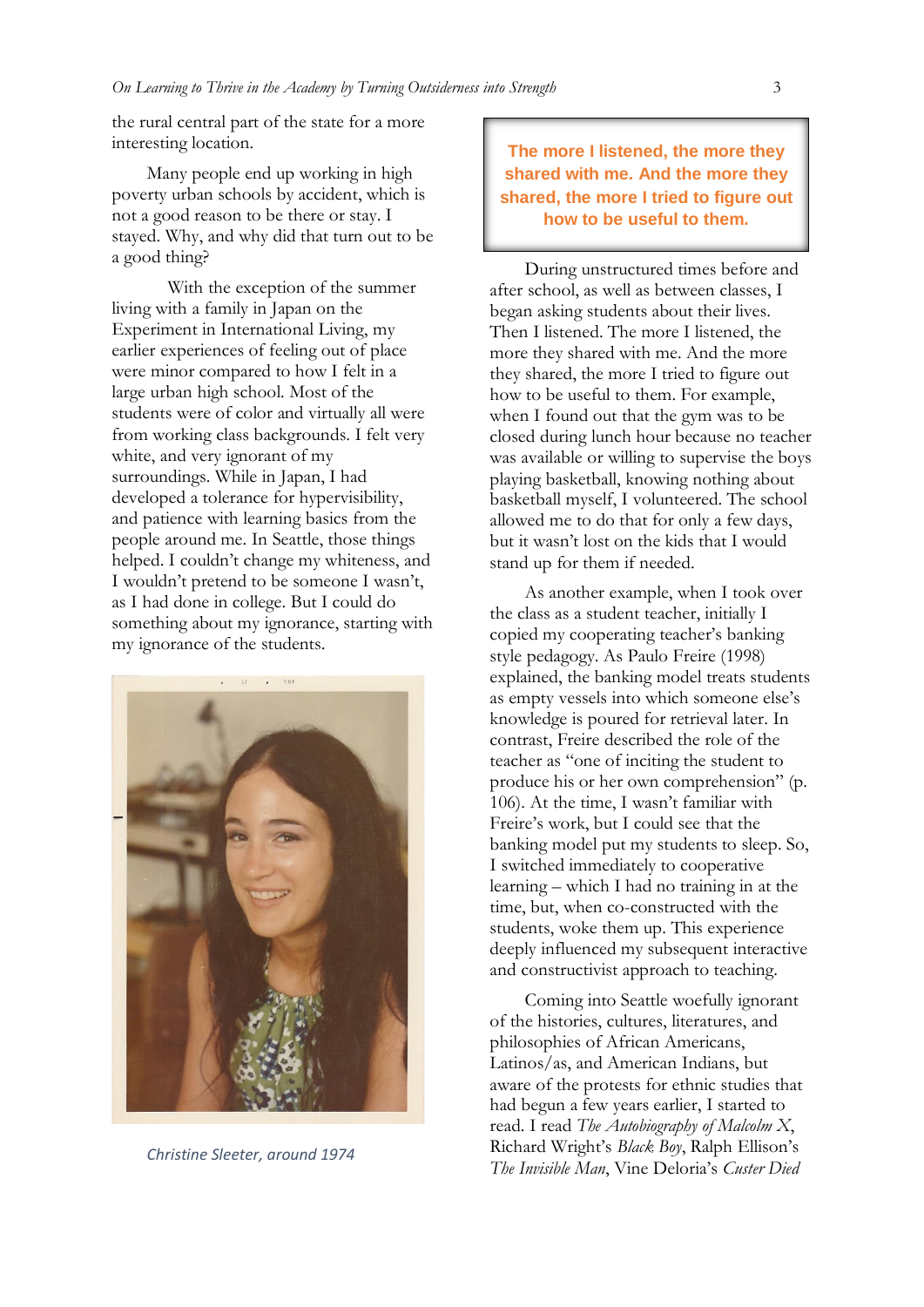*for your Sins*, and many more. Initially I had very little experience or background knowledge to connect with what I was reading, but over time this ongoing program of reading gradually reshaped my understanding of the US through the eyes of minoritized and colonized peoples.

During the six years I spent in Seattle as a student teacher, a substitute teacher, then a classroom teacher, I didn't forget my status as a white outsider from southern Oregon, but

I became a more knowledgeable and educable outsider. By educable, I mean that I learned to listen and to take criticism. For example, when African American friends unloaded with each other, while in my presence, about racial microaggressions they had experienced during the day, I simply listened without challenging them. I assumed they were speaking a truth that was different from what I knew, and that the best thing I could do was to keep my mouth shut, listen, and learn.

It was more difficult learning to listen to criticism directed at me. I recall mentioning to an American Indian teacher who had been invited to present in one of the classes I student-taught, that I thought I had a bit of American Indian ancestry, and I was interested in bringing Indian American literature into the classroom. I probably elaborated with some clueless teaching ideas. She blasted me, first for dissembling some American Indian identity I clearly lacked, and second for being very ill informed about American Indian literature. My face burned. But on reflection I realized she was right. I survived her calling me out (as I would survive other such incidents), and learned from it.

I completed my master's degree at Seattle University while teaching, which prompted me to start investigating doctoral programs. Having become a learning disabilities teacher, I figured I would pursue

**I assumed they were speaking a truth that was different from what I knew, and that the best thing I could do was to keep my mouth shut, listen, and learn.**

a doctorate in special education. But I had become intrigued by multicultural education, which was in its early stages of development. One of my master's degree courses was co-taught by the director of Seattle's Ethnic Cultural Heritage Program, a program I had become enthusiastic about.

Seattle's schools were undergoing voluntary desegregation, and I became interested in how teachers were being prepared for their newly desegregated student populations. The director, Mako

Nakagawa, included multicultural education as a topic in the course. I found myself wondering whether there was a place for white people in that work.

So, I penned a letter to one of the authors we read, Carl Grant, asking just that question. In a phone call, Carl managed to convince me that white people who are willing to listen can learn to work in multicultural education. I wouldn't need to choose between special education and multicultural education, as I could study both at the University of Wisconsin-Madison. Further, he had money to hire graduate students. His response was inviting. When my advisor suggested I should go where graduate students were financially supported, in 1977, off I went to Wisconsin.

My first published booklet three years later was coauthored with Carl and Marilynne Boyle, another graduate student I collaborated with quite a bit. In *The Public Schools and the Challenge of Ethnic Pluralism* (Grant et al., 1980), we addressed a question that continues to be asked: How can the public schools "give a diverse public its money's worth?" (p. 6). We went on to outline the kinds of transformations envisioned by an education that is multicultural, such as challenging the idea that all children need to learn the same content, and that content should derive mainly from European and Euro-American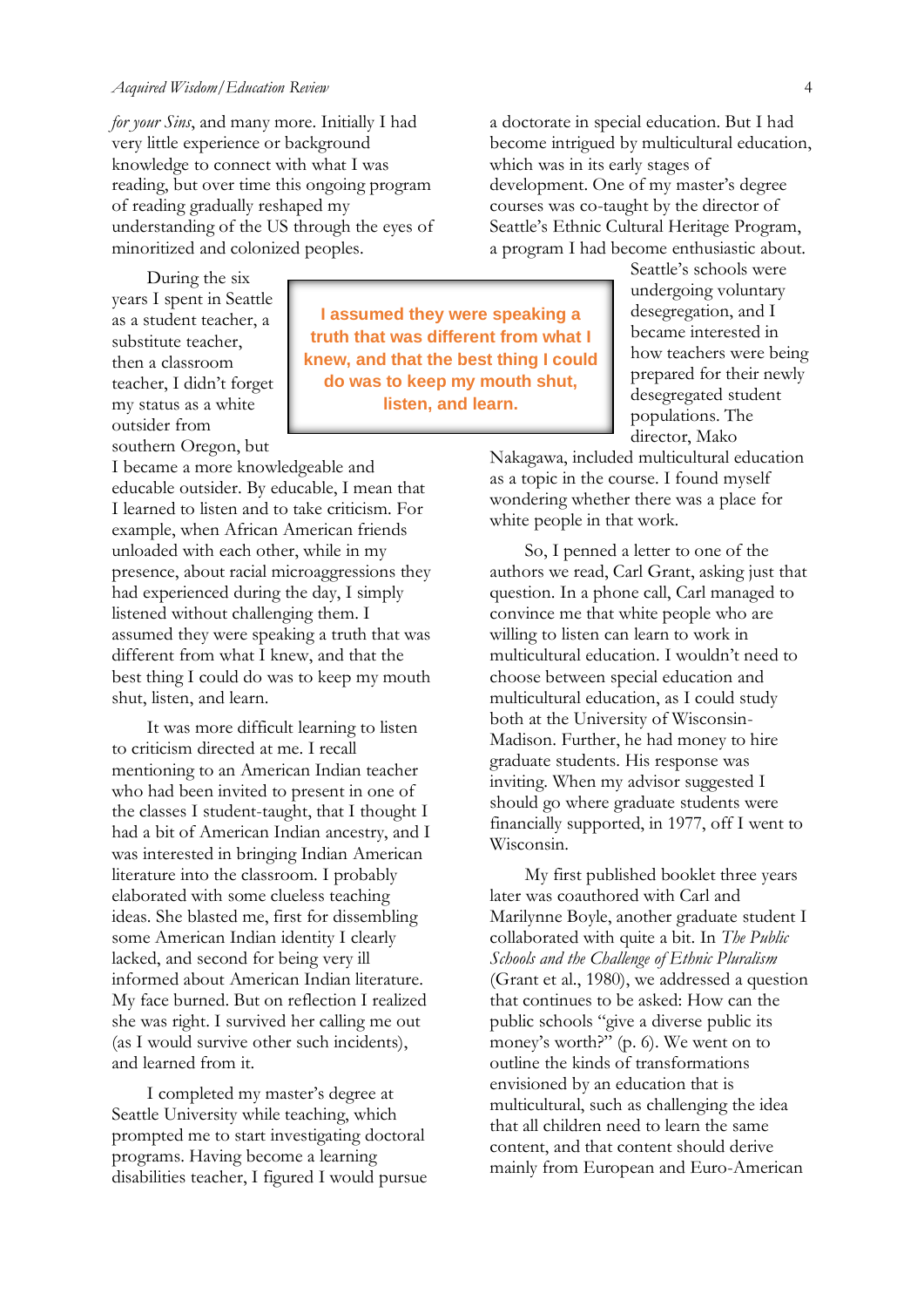intellectual thought. While the booklet never received much attention, it was one of the projects that helped me learn to become an academic writer.



By the early 1990s, my outsiderness to urban and multicultural education – my whiteness – had become a significant focus in my work, visible in articles such as "Resisting racial awareness: How teachers understand the social order from their racial, gender, and social class locations" (Sleeter, 1992a) and "White racism" (Sleeter, 1994). My outsiderness began informing my academic work in other ways as well. But to make use of it, I had to learn to trust my own thinking.

#### **Learning to Trust My Own Thinking**

I had always been a good student in school. Give me an assignment, and I follow directions well. I could take in what teachers wanted me to learn, and produce work that aligned with their expectations. Occasionally I went beyond those expectations, such as the time I wrote a play in German for a favorite German professor.

But until I finished graduate school, I never thought to question respected authorities, especially those whose work I was reading and citing. That wasn't because graduate school skimmed over critique, however. My doctoral program taught us to critique what others wrote, and being the good student that I was, I became adept at it. Unconsciously, as a result, I learned to divide the works of published authors into two categories: those whose work is solid and beyond reproach, and those who are fair game due probably to inferior training. But there was a bigger issue at play here. Whenever I wondered whether an established authority might be using faulty reasoning or missing an important insight, I turned away from that thought, figuring it indicated my own lack of understanding. I didn't trust my thinking. In a patriarchal society, women commonly distrust their own thinking, and are often rewarded for taking up rather than challenging men's ideas. As a graduate student, I noticed (and periodically affirmed with other women) that our male colleagues assumed more authority to speak than we women did.

One snowy day, while driving from my first higher education job (Ripon College) to Madison, a bold critique formed in my head. Having been a learning disabilities teacher in Seattle, one of the courses I was assigned to teach at Ripon was Introduction to Learning Disabilities. The textbook we used – indeed, all of the texts about learning disabilities at that time – explained its underlying cause just as I had learned it in my master's degree program: minimal brain dysfunction. But that explanation clashed with my experience. As the first learning disabilities teacher in the high school where I taught, I did not test nor treat students for brain dysfunction. Students were identified for the program by failing their classes because they read significantly below grade level, and by testing at or near normal on an IQ test.

In my doctoral program, in the context of examining the social reproduction function of schooling, we looked critically at tracking – who gets selected for which academic tracks, and the impact of tracking on teaching and learning. I began to wonder how we would think about learning disabilities if we regarded the program as a lower track. I also reflected on the six months I had spent substitute teaching in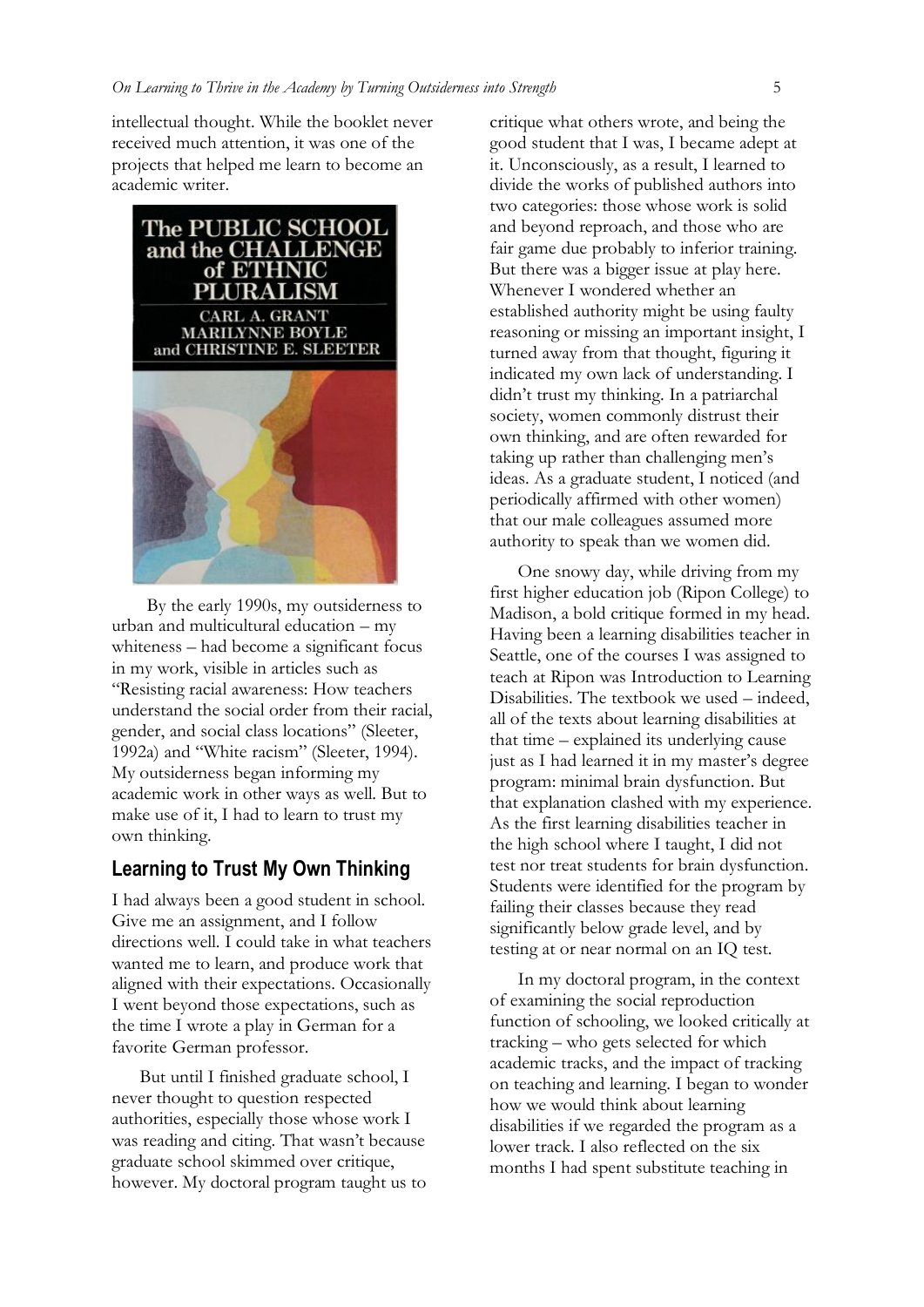Seattle Public Schools before obtaining a full-time position, when I was called occasionally for special education. I had noticed that the learning disabilities students tended to be white, while students classified as behaviorally disordered or mildly retarded (terms in use during the 1970s) were disproportionately Black and Latino/a. (All of them were disproportionately male.) Could learning disabilities be understood as a social construction that factored into the social reproduction function of schooling, and that served the function of protecting white children from failing?

I decided to look into the context in which learning disabilities first appeared during the 1960s. What categories existed for children unable to keep up with their classmates in reading during that time? Did it matter that simultaneously schools were undergoing racial desegregation?

Pursuing these questions led me to write "Learning disabilities: The social construction of a special education category" (Sleeter, 1986). This article questioned the medical model on which learning disabilities was built, thereby challenging the entire basis of that special education category. It put forth a sociological analysis of the sorting function of race and class in schools. And it appeared in *Exceptional Children*, one of special education's leading journals.

I had actually worked up to this challenge through a couple of papers I wrote while in my doctoral program. The clash I felt between the conventional wisdom within special education and my own experience as a teacher gnawed at me. But in writing my earlier papers, I wasn't sure how to address that clash. The inspiration I received while driving in the snow led me to the library, where I tried to figure out the racial and social class composition of students in different special education categories during the 1960s. The only way I could manage to do this was to find empirical studies conducted during that decade, and compile data describing the

**But at the individual level, one can learn not to snuff out one's own ideas, but rather advance those ideas in a way they will be heard.**

samples by race, gender, and (if possible) social class.

I spent hours in the library assembling the best data I could to make my case. Then I saw an opening when *Exceptional Children* selected James Ysseldyke as its editor. While he wasn't asking exactly the same question I was, he had critically questioned how children were assessed for special education. I took a chance and sent him a draft of my article, fearing he would see it as reflecting my own lack of understanding of the field. He didn't. He encouraged me to submit it for publication, which I did. Since the article was published (Sleeter, 1986), some established figures in the field have taken issue with me. But with that article, I began to learn to trust my own thinking.

A couple of years later, I again found a critique taking shape in my head, arising this time from a conflict between my experience with multicultural education and what I was reading about it from leftist education scholars whose work I generally held in high regard, such as Philip Wexler, Cameron McCarthy, and Michael Olneck. Critical theorists who grounded their analysis in social class generally gave little attention to race, and so ignored or dismissed multicultural education. Other radical theorists who focused on race charged multicultural education with deflecting Black demands by focusing on culture rather than challenging racism. These charges conflicted with my experience with multicultural education, particularly during the 1970s, when activists grounded their work in the Civil Rights movement and the negative experiences African American students faced in newly desegregated white schools.

Multicultural education was being viciously attacked from the right, which one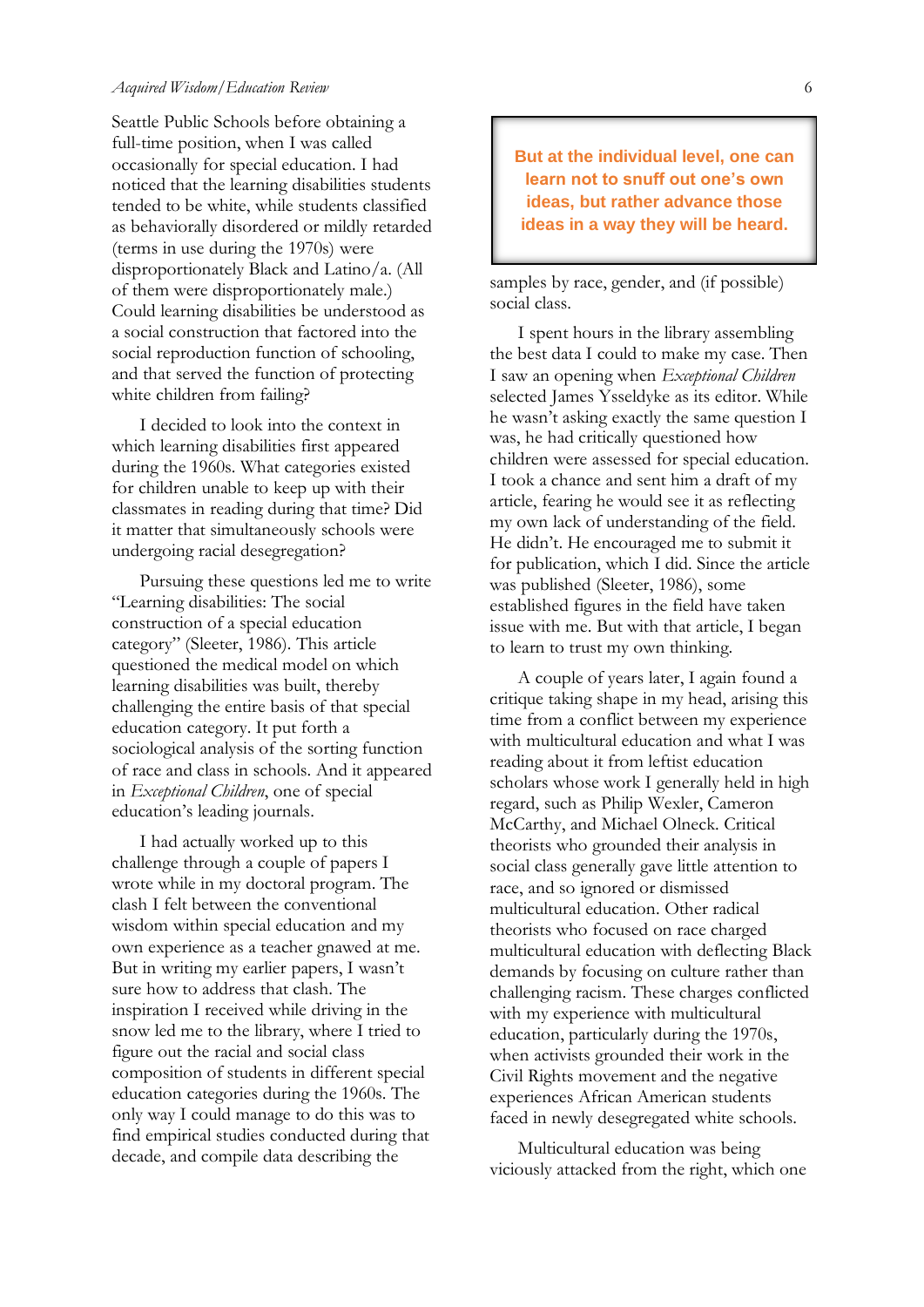could expect. But I was concerned that some on the left who should be its allies were acting like its adversaries, having failed to recognize or appreciate its roots in racial struggle, and having not distinguished between how its advocates conceptualized multicultural education and how white teachers took it up. Fired up, I wrote.

I framed my argument initially in "Multicultural Education as a Form of Resistance to Oppression," then sent it to the *Journal of Education*, which at the time was a leading journal for leftist education theory. There I argued that, "Multicultural education in the United States has many insights and theorists needed to strengthen and lead radical challenges to racism through education" (Sleeter, 1989, p. 69). I wanted it published and read by white people on the left who trivialized multicultural education. To do that, I had to study and unpack their critiques, then counter them by making use of some of the same theories they used. In other words, while this article was prompted by a visceral response to what others were saying, I crafted it by getting inside the thinking of the article's primary audience. In fairly rapid succession, three books followed that took up the central idea of that earlier article (Sleeter, 1991; Sleeter & McLaren, 1995; Sleeter, 1996).

Over the years, I have talked with many graduate students and junior scholars who privately share their critiques of prevailing theories and constructs with me, but hesitate to develop them in writing out of concern not to alienate academic power brokers who, if offended, could hurt them professionally. I try to help these junior academics to distinguish between taking pot-shots at ideas or people, versus doing the work that is needed to ground and present their thinking. Both examples I have described initially arose through a conflict between what I had experienced and what I was reading. In both, it took a while for that conflict to become clear to me because initially I assumed that it was my thinking that was at fault. But as I mentally worked

out the nature of the conflict, I invested considerable effort examining the basis of the ideas I wanted to challenge, creating an evidentiary and theoretical case for my point of view, then crafting that case in a way that spoke directly to those whose point of view was not like mine. When the work was published, read, and taken seriously, gradually I came to trust my own thinking.

# **Multicultural Education as Social Activism Christine E. Sleeter**

This is not to deny, however, that the context in which we work is still heteropatriarchal and white supremacist. Those are structural power relationships that still need challenging. But at the individual level, one can learn not to snuff out one's own ideas, but rather advance those ideas in a way they will be heard. It took me years to figure that out.

#### **Going where I can Bloom, and Learning to Bloom where I Land**

The academy nudges graduate students and emerging scholars in particular directions when it is time to seek an academic position, but the direction in which you are nudged may or may not be a good fit for your goals. I don't expect junior scholars to follow my path. I do, however, expect them to figure out what path works best for them, incites their interests, and enables them to thrive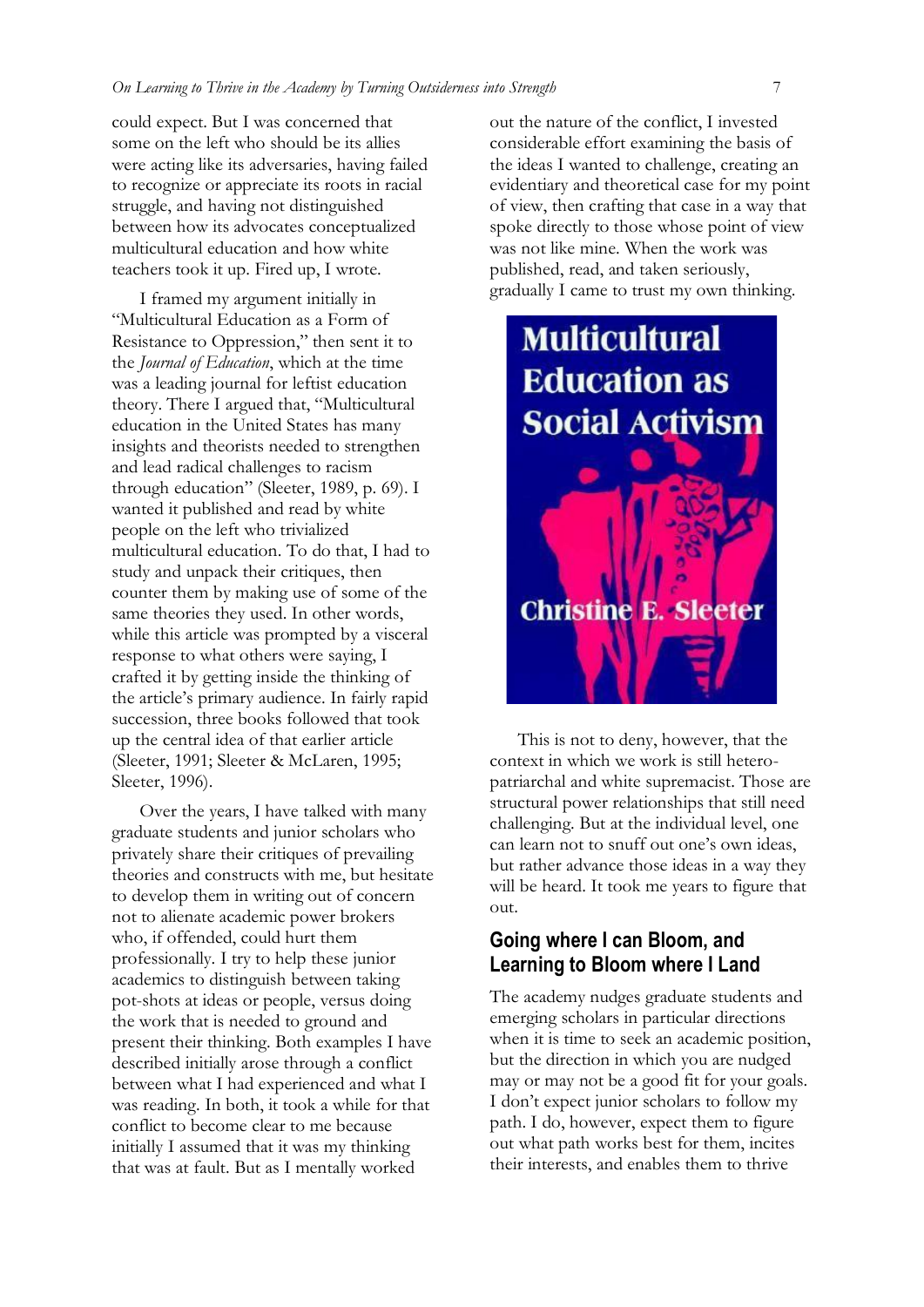and grow. Then I encourage them to follow that path, regardless of whether it is the path others might expect of them. Know, too, that few people in higher education find themselves in the perfect job. Most jobs involve trade-offs between aspects that work well for them, and aspects that do not. It was during a time when I felt frustrated with limitations of my academic position that a colleague advised me to "bloom where you are planted." At the time, I was incensed by the advice because it assumed the conditions in which I was working would not change. But the advice turned out to be valuable because it directed me to figure out how to do the work I wanted to do, despite limitations of the position.

Major research universities like the University of Wisconsin-Madison groom doctoral students as future R1 researchers. By the time I completed my doctorate, I felt well-prepared as a beginning researcher and writer, and I was quite aware of the expectation that I and my fellow doctoral students would seek R1 jobs. But I also knew I enjoyed teaching. I missed the students I had worked with in Seattle, and I still have letters some of my former students sent me after I left Seattle. I briefly considered returning to the classroom, probably because I so enjoyed my relationships with high school students and wasn't sure relationships with college students would be of the same quality. In addition, having spent four years as a learning disabilities teacher creating a program and its curriculum, then four years as a doctoral student critiquing schooling, I wanted to use my new insights to create programming to counter oppressive relationships.

These competing interests led to a not well-focused job search. I landed my first academic position at a small liberal arts college, Ripon College. Landon Beyer, a colleague I graduated with, also took a job at another small liberal arts college. He and I had periodic conversations about why we chose small colleges, and how we thought about the possibility of moving later to an

R1. We chose them based partly on location, but also on the basis of small school advantages. At Ripon, I was one of two and a half faculty members in the Education Department. I was in charge of secondary education, and contributed to the programs in elementary education and learning disabilities. In that context, I had considerable authority over the teacher education curriculum. I had seen how nearly impossible it was to change a program in a large institution like the University of Wisconsin-Madison. At Ripon, the approval process for curriculum changes was much simpler, so I was able to have some impact on the program fairly quickly. For example, the program had lacked a social foundations course or even a place in the curriculum to focus on the social and cultural context of schooling. I was able to design and add such a course.

**Then I encourage them to follow that path, regardless of whether it is the path others might expect of them.**

A further benefit of a small liberal arts college that I had not anticipated was the opportunity it afforded to work with colleagues from across many different disciplines. Ripon capitalized on this asset by holding periodic seminars attended by the entire faculty, in which one department discussed current research in their discipline. I valued the intellectual stimulation of these seminars and other ongoing interactions.

But it was difficult to maintain my scholarly writing there. Lanny Beyer and I would talk about publishing as if we were at an R1 in order to keep the door open to such a position later. Indeed, search committees in R1 universities expect the awarding of a doctoral degree to launch a prolific program of research and publication. Some junior scholars I have talked with believe that one can take a few years off after completing the doctorate, then expect to be taken seriously for an R1 job. By carefully organizing my time in a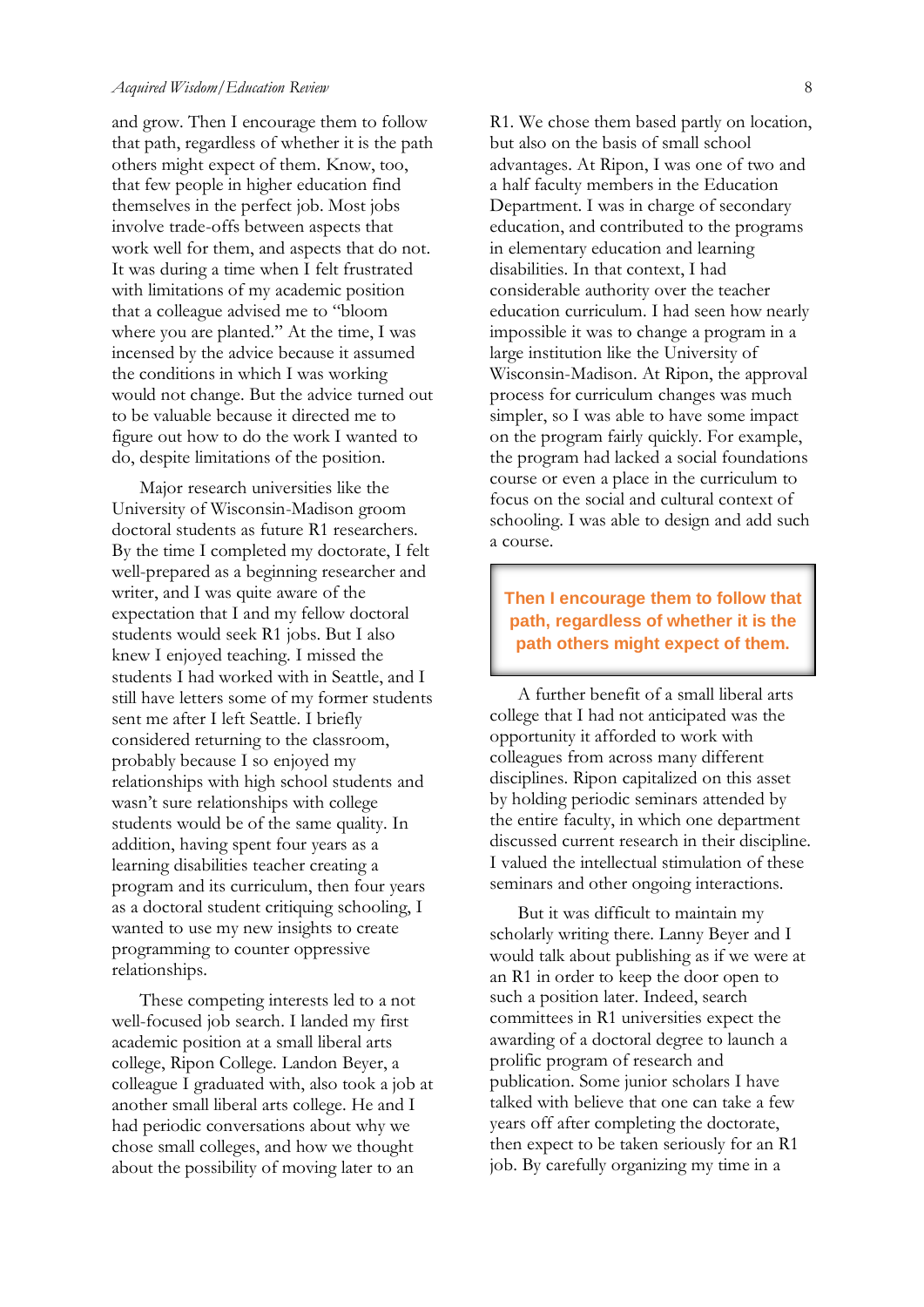way that allowed me to write (for example, I stayed home on Fridays), and by collaborating with Carl Grant on several projects, over three years, I managed to build a strong publication record while at a small liberal arts college.

That was a difficult balance to maintain, though, so I was thrilled when a job in multicultural education – probably the first in the country – opened up at the University of Wisconsin-Parkside. UW-Parkside is not an R1. But designed partially around a liberal arts model, it emphasized teaching and research equally, with a teaching load of 9 credits per semester rather than the standard 12-credit load one finds at nonresearch institutions. That load enabled me to balance my interest in curriculum and program development in a small school context (the Education Department had about nine faculty members), with teaching, academic research and writing.

There, I turned my teaching and program development work into the focus for much of my research and writing. For example, about when I was planning my first multicultural education course, Carl Grant expressed interest in reading all the available published articles about multicultural education. That project led to

## **MAKING CHOICES FOR MULTICULTURAL EDUCATION**

Five Approaches to Race, Class, and Gender



CHRISTINE E. SLEETER | CARL A. GRANT

our article "An analysis of multicultural education in the U.S.A.," published in the *Harvard Educational Review* (Sleeter & Grant, 1987). It also gave me a structure for my course syllabus.

Carl and I then co-authored *Making Choices for Multicultural Education* (Sleeter & Grant, 2009), first published in 1988; this book elaborated on the *Harvard Educational Review* article. We wrote *Making Choices* because there were so few multicultural education textbooks and none that met our expectations. As we worked on the book, I tried out drafts of chapters with my classes. We then co-authored *Turning on Learning* (Grant & Sleeter, 2009), first published in 1989. That book illustrates each approach to multicultural education with lesson plans, many of which my students contributed. I used both books as required texts when they were published – indeed that was a major reason for writing them. At the same time, I believed there was an ethical problem with making money from my students, so I donated all royalties to the university's student scholarship fund.

Later, as part of an effort to construct the entire teacher education program at the University of Wisconsin-Parkside from a multicultural perspective, Joe Larkin and I co-edited *Developing Multicultural Teacher Education Curricula* (Larkin & Sleeter, 1995). Most chapters were written by our colleagues, illustrating what could be done with each course within a teacher education program.

I also delved into community-based learning while teaching my four-credit multicultural education course at University of Wisconsin-Parkside. Wisconsin at the time had a state requirement that teacher candidates spend 50 hours working with someone of a different cultural background (which in some programs included someone who is disabled or from a low-socioeconomic background). The teacher education program at the University of Wisconsin-Parkside used that requirement to mandate that teacher candidates (about 95% of whom were white) complete a field experience in schools serving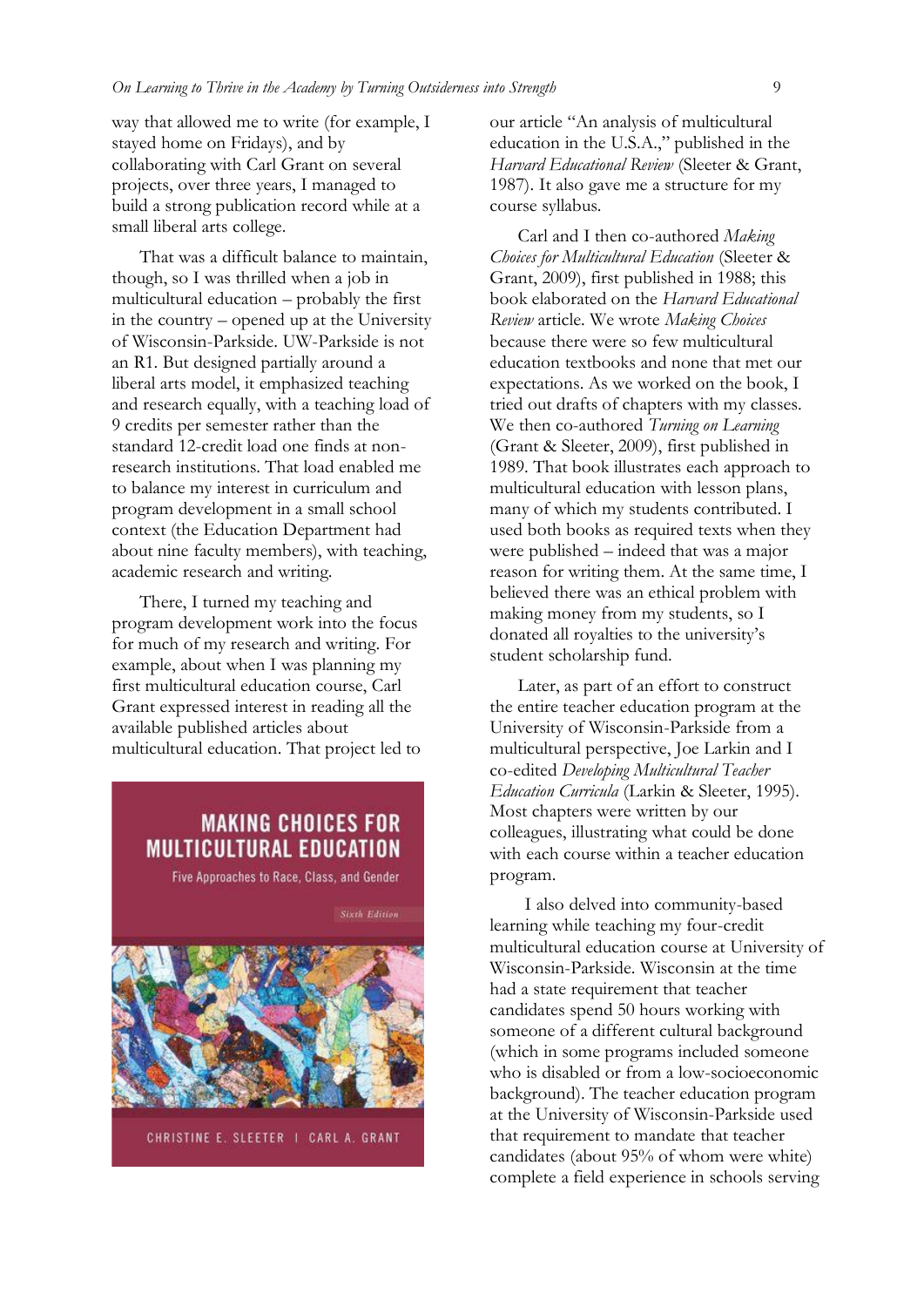

mainly students of color during the multicultural education course. While I agreed that teacher candidates needed to learn to teach in schools attended by students of color, most of the schools did little to affirm the backgrounds and identities of their students of color. I was concerned that interacting with students of color within but not outside the classroom left teacher candidates seeing students reacting to school rather than engaging more fully. I was also concerned that our teacher candidates tended to view culture as a static thing that people of color have and white people do not have, and that many of the white teacher candidates viewed the prospect of entering communities of color with great trepidation.

My experience in Seattle had taught me the value of getting to know people whose backgrounds differ from mine, and doing so on their own turf. So, I developed a working relationship with several grassroots community organizations run by and for communities of color, then moved the 50 hour field experience out into the community. Over several years, I developed various ways of supporting teacher candidates' learning, and of linking their learning with my course content. This work became the focus of a handful of articles

(e.g., Boyle-Baise & Sleeter, 2000; Montecinos & Sleeter, 1999). It also contributed greatly to my understanding of multicultural education as consistent with its roots in community struggles against racism, and of how teacher education can be better constructed for cultural diversity.

In 1995, I relocated to California as a founding faculty member at California State University Monterey Bay. Again, a small university with plenty of opportunity to create curriculum (think – starting from a blank slate), in a context where I was teaching mainly working-class students (this time much more racially and ethnically diverse than in Wisconsin), and in a university system that is designated for teaching rather than research. And again, I worked to connect my research and scholarship with my teaching. For example, a book I co-edited with Catherine Cornbleth grew out of conversations she and I had over several years, sharing stories of wonderful teachers we were working with. When I came to California, I sought out the best teachers I could find, then created ways novices could learn from them. Some of these teachers became my Master's degree students; others did not but welcomed me into their classrooms. Catherine was working with a similar group of outstanding teachers. We dreamed up a volume in which the teachers

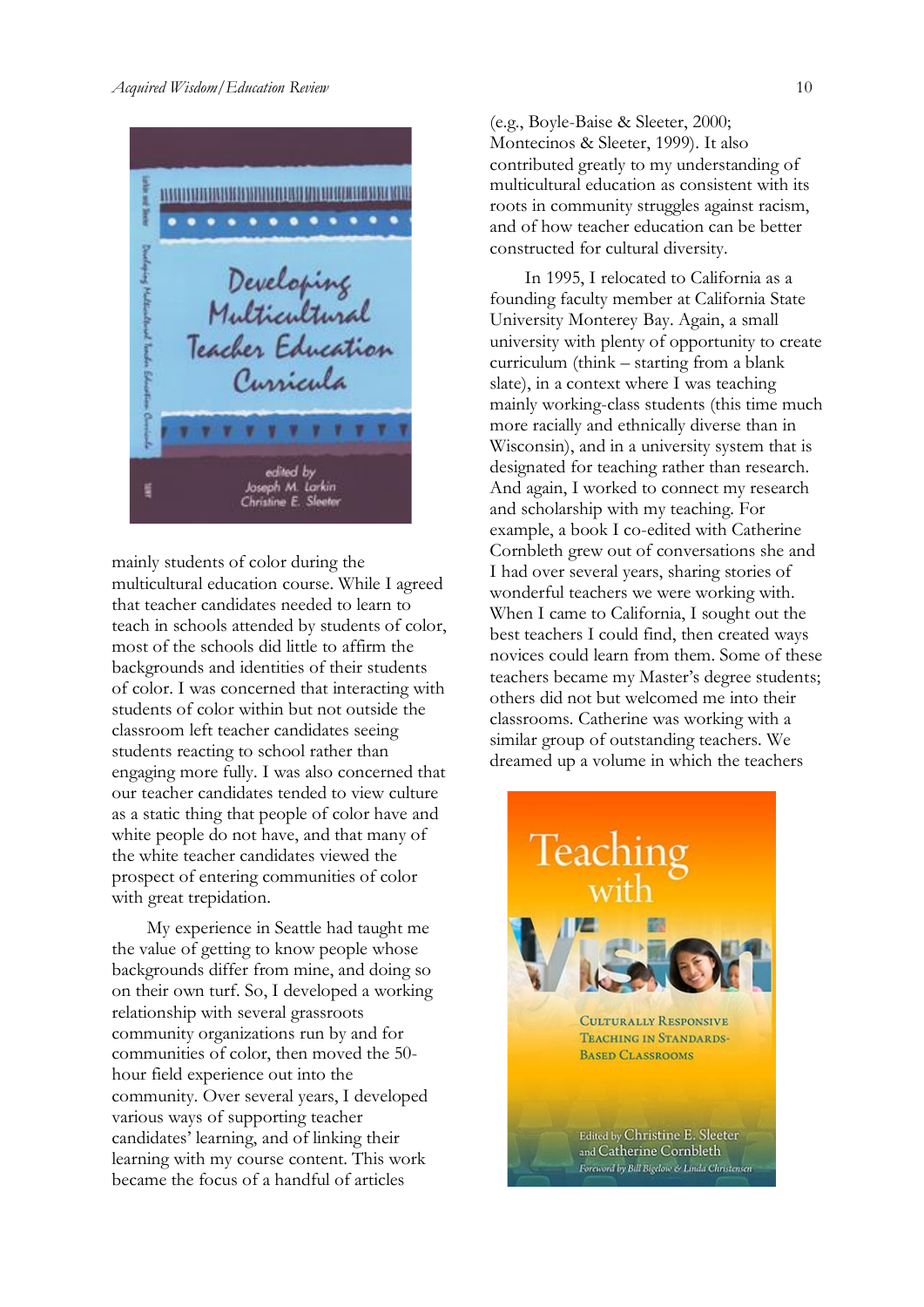would write about how they learned to do what they do, for an audience of other teachers. That dream became *Teaching with Vision* (Sleeter & Cornbleth, 2011).

Another example of connecting my research with my teaching has to do with writing literature reviews. In the Master of Arts in Education program I directed, students had to complete literature reviews for their master's project, and I spent a great deal of time coaching them on constructing and writing literature reviews. At the same time I undertook several literature reviews myself, mainly reviews of research on the impact of various ways teacher education programs prepare teachers for cultural diversity (e.g., Sleeter, 2001a, 2001b). I often used literature reviews I was working on as demonstrations or examples of the process of locating literature, writing summaries of it, synthesizing those summaries, critiquing that body of literature, and drawing conclusions from it.

## **Learning to Connect Academics with the Arts**

Since childhood, I have enjoyed engaging in artistic expression. From writing stories, to playing clarinet in the band, from playing guitar to oil painting, the right side of my brain has always been active. Academic writing, however, is a very left-brain activity, and in the work to complete a doctorate, then obtain tenure at a university, rightbrain engagement can wither. Having been an active oil painter while teaching high school, for example, I was distressed to find very little time to paint after I went off to graduate school. Think about it: how many education professors do you know achieve tenure while painting, writing fiction, or singing in a choir?

Actually, quite a few do, but usually with artistic pursuits serving as avocations. I began to wonder: can I write academic work through the arts? My first attempt to do so came about when Martin Haberman was guest editing a special issue of the *Kappa Delta Pi Record*, and invited me to contribute something about urban education. At first I

turned him down due to lack of time, but he persisted. "You could even write a play," he said. A play? What an interesting idea!

The result was "Educating the New Majority" (Sleeter, 1992b). Complete with characters and dialog, this short play won no awards as a piece of drama nor as a scholarly tract. However, the process of writing it showed me it is possible to write academic ideas through the arts. This linking of the arts with scholarly research became clearer to me when I listened to my colleagues in the arts at California State University Monterey Bay talk about the research process that underlay the murals, poetry, and drama they produced. Academic writing is one way to convey scholarly knowledge, but not the only way.

#### **…the process of writing it showed me it is possible to write academic ideas through the arts.**

At California State University Monterey Bay, I became intrigued by the potential of technology for mixing visual imagery with text to create course materials, first through PowerPoint, then through Hyperstudio. After creating a syllabus and materials for one of my courses using Hyperstudio, I moved on to Macromedia Authorware. I loved it because there seemed to be no limit to the tools available. Text with hyperlinked references, original cartoons with pieces that could move, photos, videos, music, and interactive activities could be blended in numerous ways, and with pieces hyperlinked throughout. As I became proficient, rather than composing academic text and then adding media, I composed directly in multimedia.

Eventually I created the non-linear multimedia e-book (on a CD-ROM, not the web) *Culture, Difference and Power* (Sleeter, 2001c). I credit my editor at Teachers College Press, Brian Ellerbeck, for helping me think of this product as a book, just in a different form. By then, I was a tenured full professor, so I didn't need to worry about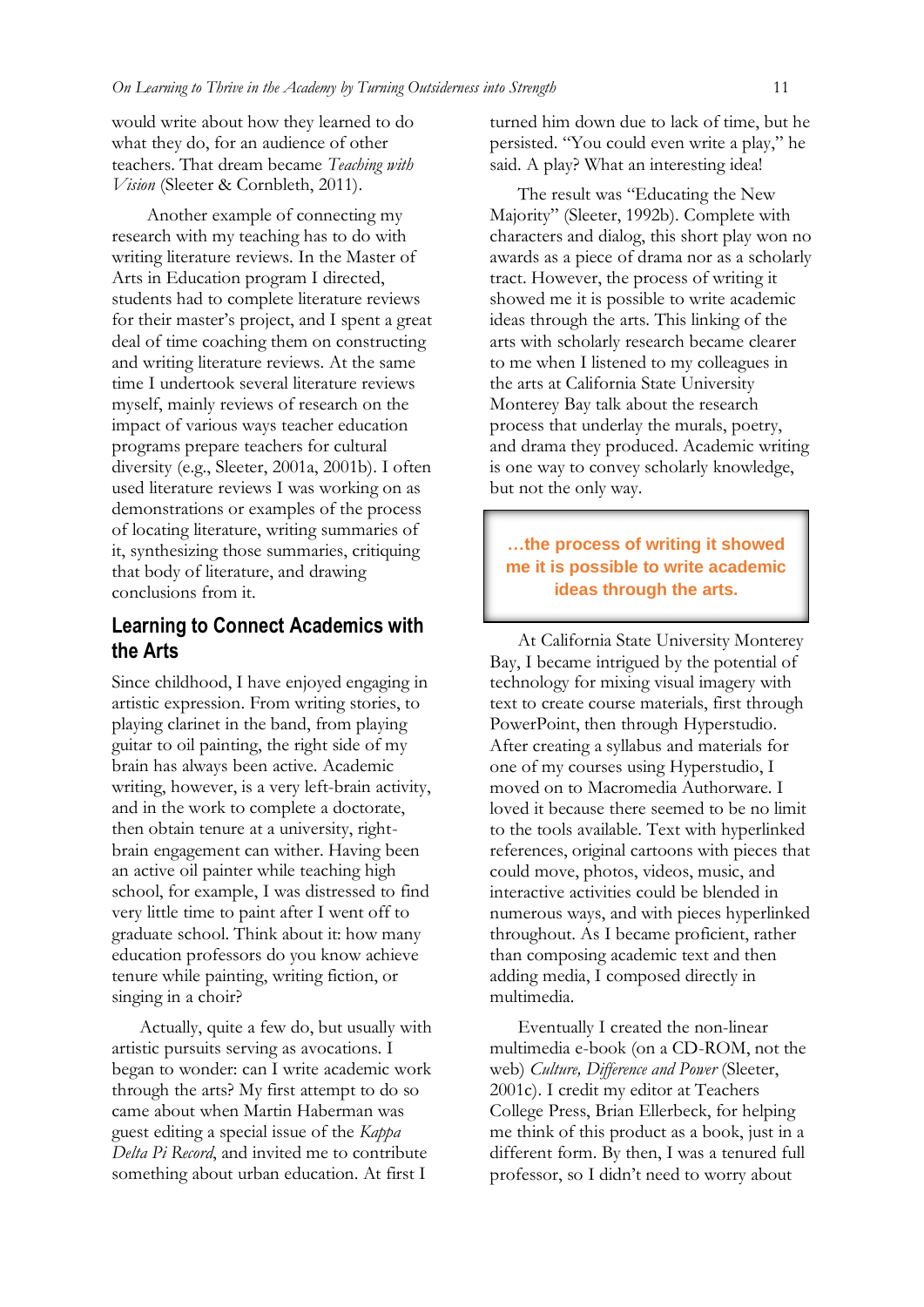

whether it counted for tenure. But I wanted *Culture, Difference and Power* to blaze a trail for others coming behind me by offering an example of an academic text written and produced in an arts-based format.

Unfortunately, the technology changed quickly. As operating systems were updated a couple of years after the e-book was published, my Mac was unable to read it, even though I had created it on a Mac. Also, e-books were taking a more standard format, usually as digitized versions of print books rather than non-linear multimedia books as mine had been. Increasingly websites used designs similar to my e-book's general design. Unfortunately, however I wasn't able to simply convert *Culture, Difference and Power* for the web, so its use rapidly tapered off. I briefly considered reconstructing it in a web format, but realized that by the time I would have finished, the content, including videos of teachers in their classrooms, would have needed considerable updating.

I put aside my quest to blend the arts with academic writing until I retired in 2003. Then, as an outgrowth of a family history project I was doing for myself and my family, I began writing social fiction based on that research. I established a structure in which the historical parts of the novels derive from my family history and are based on meticulous research into not only specific family units but also the wider context in which the families lived; the present-day sections are fictional. After completing a draft of my first novel *White Bread*, I faced the problem of how to get it published. The 40 or so literary agents I queried showed little to no interest, and the academic press editors I talked with considered fiction outside the scope of what they publish and market.

I was thrilled to discover Patricia Leavy's Social Fictions series with SensePublishing (now Brill). The series grew out of her quest to break the bounds of academic writing, and her interest in writing fiction that is based on academic research. In 2015, my first novel *White Bread* was published in this series (Sleeter, 2015). Not long after that, I self-published my second novel *The Inheritance* (Sleeter, 2018). I selfpublished it so I could price it as a paperback novel rather than a textbook, and also to make it available in Kindle and iBooks. A third novel is in the works.



With these varied works in an arts-based form, I considered the question: How is the work also scholarly? Since I was tenured, I didn't have to answer that question and I could afford to experiment. But in the process of experimenting, I realized how limited the audience of academic writing is. If I brought interests and talents into the academy that did not fit with the traditions of academic scholarship, could I leverage those talents in service of academic work? Might I reach a larger audience by doing so? Might I create a path for other arts-minded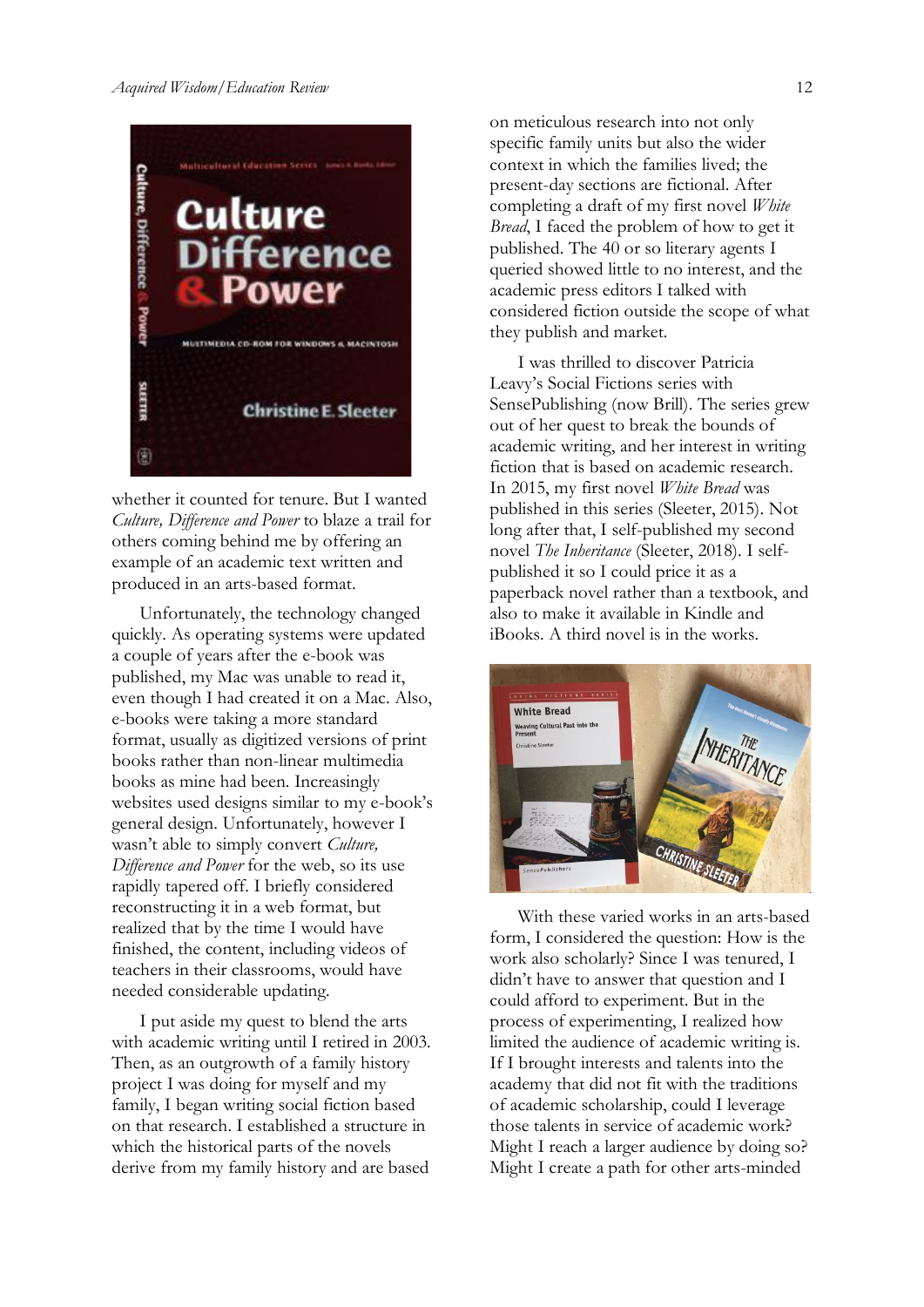scholars who wish they didn't have to segment their lives into right- and left-brain activities?

#### **Conclusion**

Years ago after speaking at a conference, I was driven to the airport by a counselor who was physically disabled and worked mainly with other people with disabilities. I remember her reply when I asked what kinds of issues people brought to her. She said that people's difficulties stemmed not so much from the disability itself, but rather from the sense they made of their disability. This was not to deny the enormous difficulties social systems create for people with disabilities. But she had worked with individuals facing major limitations who got on well in life because they dwelt on possibilities rather than limitations, and others with relatively minor limitations who struggled to cope.

Her story emphasized the significance of individual agency within whatever circumstances we may find ourselves. We may be able to change the circumstances, but even if not, we can certainly learn to navigate and push back on them. Ultimately, it's up to us how we respond.

For me, being a white person directly involved in multicultural education, and being a woman who used to hide her intelligence and then distrusted it after bringing it out from hiding, figuring out how to thrive in academe has been a constant learning process: learning to listen, learning to trust my own thinking, learning to bloom where planted, and learning to fuse academics with the arts. It is true that my own forms of outsiderness are dwarfed by the insidious forms of marginalization experienced by many other people.

Readers might be surprised that feeling like an outsider has been significant enough to me to write about. But those experiences inspired and informed my work of the last four decades on relationships between schooling and deeply structured forms of oppression. I have learned that, to navigate and push back against marginalization, I

have had to delve into myself to find agency. I have also had to come to terms with the fact that my learning to navigate and persist has not changed structured and well-entrenched forms of marginalization and oppression. We still live in a patriarchal society in which smart women are penalized; we still live in a racist society that is structured to benefit white people. I did not topple patriarchy or racism. At least, not at the macro level. But I think I have helped to create and expand space for white people working against white supremacy, for smart women, for writers who love teaching and teachers who love writing, and for artsinclined academicians. Doing this work has given me a sense of balance and purpose that has sustained me for many years.

**I have learned that, to navigate and push back against marginalization, I have had to delve into myself to find agency.**

#### **References**

- Boyle-Baise, L., & Sleeter, C. E. (2000). Community-based service learning for multicultural teacher education. *Educational Foundations, 14*(2), 33-50.
- Freire, P. (1998). *Pedagogy of freedom*. Rowman & Littlefield.
- Grant, C. A., Boyle, M., & Sleeter, C. E. (1980). *The public schools and the challenge of ethnic pluralism*. Pilgrim Press.
- Grant, C. A., & Sleeter, C. E. (1989/2009). Turning on learning (5<sup>th</sup> ed.). Wiley.
- Larkin, J., & Sleeter, C. E. (Eds.). (1995). *Developing multicultural teacher education curricula*. SUNY Press.
- Sleeter, C. E. (1986). Learning disabilities: The social construction of a special education category. *Exceptional Children, 53*, 46-54.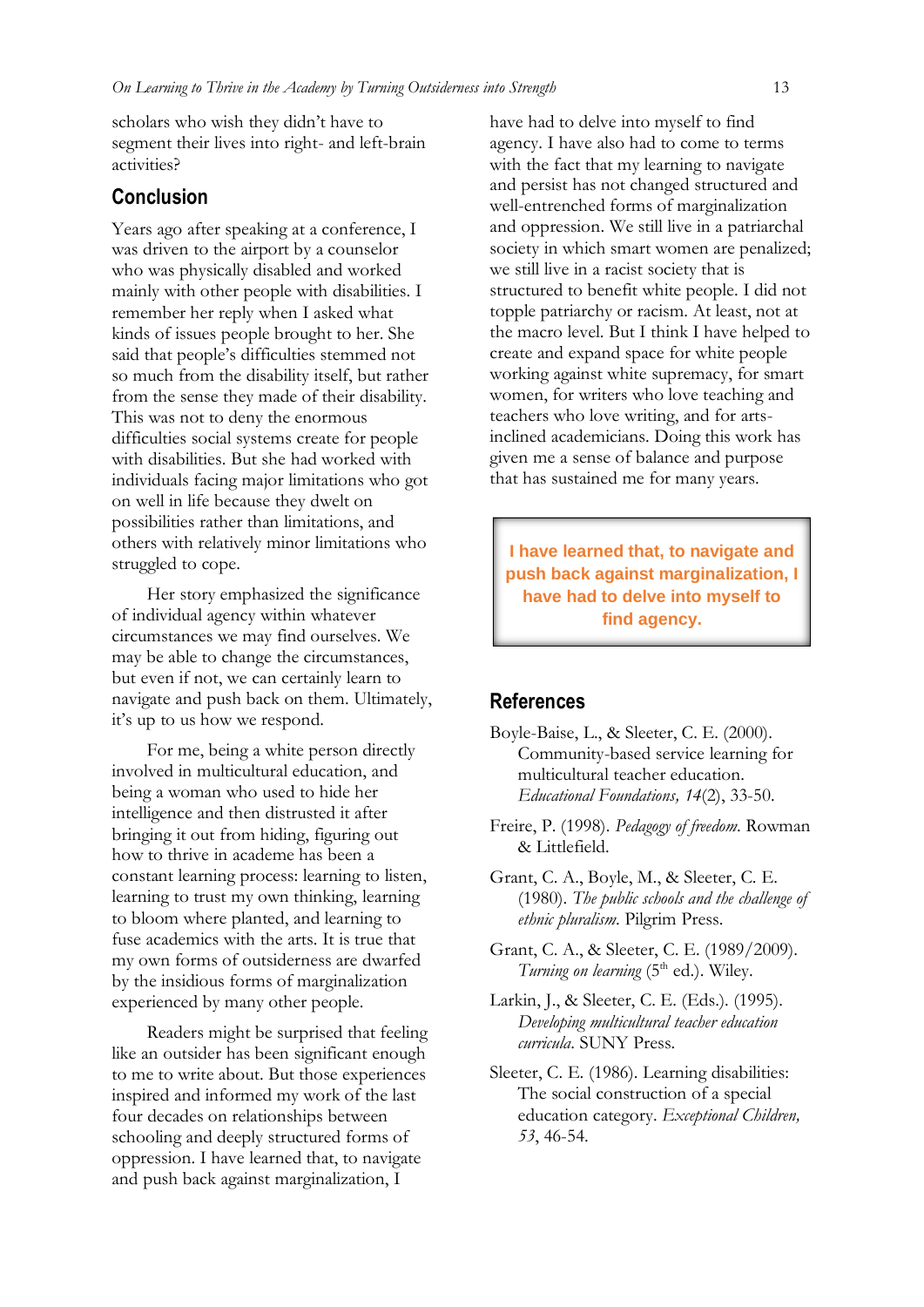- Sleeter, C. E. (1989). Multicultural education as a form of resistance to oppression. *Journal of Education, 171*(3), 51-71.
- Sleeter, C. E. (Ed.). (1991). *Empowerment through multicultural education*. SUNY Press.
- Sleeter, C. E. (1992a). Resisting racial awareness: How teachers understand the social order from their racial, gender, and social class locations. *Educational Foundations,* (Spring), 7-32.
- Sleeter, C. E. (1992b). Educating the new majority. *Kappa Delta Pi Record*, *28*(2), 56- 58.
- Sleeter, C. E. (1994a). White racism*. Multicultural Education, 1*(4), 5-8, 39.
- Sleeter, C. E. (1996). *Multicultural Education as Social Activism*. SUNY Press.
- Sleeter, C. E. (2001a). Preparing teachers for culturally diverse schools: Research and the overwhelming presence of whiteness. *Journal of Teacher Education, 52*(2), 94-106.
- Sleeter, C. E. (2001b). Epistemological diversity in research on preservice teacher preparation for historically underserved children. In W. G. Secada (Ed.). *Review of research in education* (Vol. 6; pp. 209-250). AERA.
- Sleeter, C. E. (2001c). *Culture, difference, and power*. Teachers College Press.
- Sleeter, C. E. (2015). *White bread: Weaving cultural past into the present*. SensePublishers.
- Sleeter, C. E. (2018). *The inheritance: A novel*. CreateSpace Independent Publishing Platform.
- Sleeter, C. E., & Cornbleth, C. (Eds.). (2011). *Teaching with vision: Culturally responsive teaching in standards-based classrooms*. Teachers College Press.
- Sleeter, C. E. & Grant, C. A. (1987). An analysis of multicultural education in the U.S.A. *Harvard Educational Review, 57*, 441-444.
- Sleeter, C. E., & Grant, C. A. (1988/2009)*. Making choices for multicultural education:*  Five approaches to race, class and gender (6<sup>th</sup> ed.). Wiley.
- Sleeter, C. E., & McLaren, P., Eds. (1995). *Multicultural education and critical pedagogy: The politics of difference*. SUNY Press.
- Sleeter, C. E., & Montecinos, C. (1999). Forging partnerships for multicultural education. In S. May (Ed.), *Critical multiculturalism: Rethinking multicultural and anti-racist education* (pp. 113-137). The Falmer Press.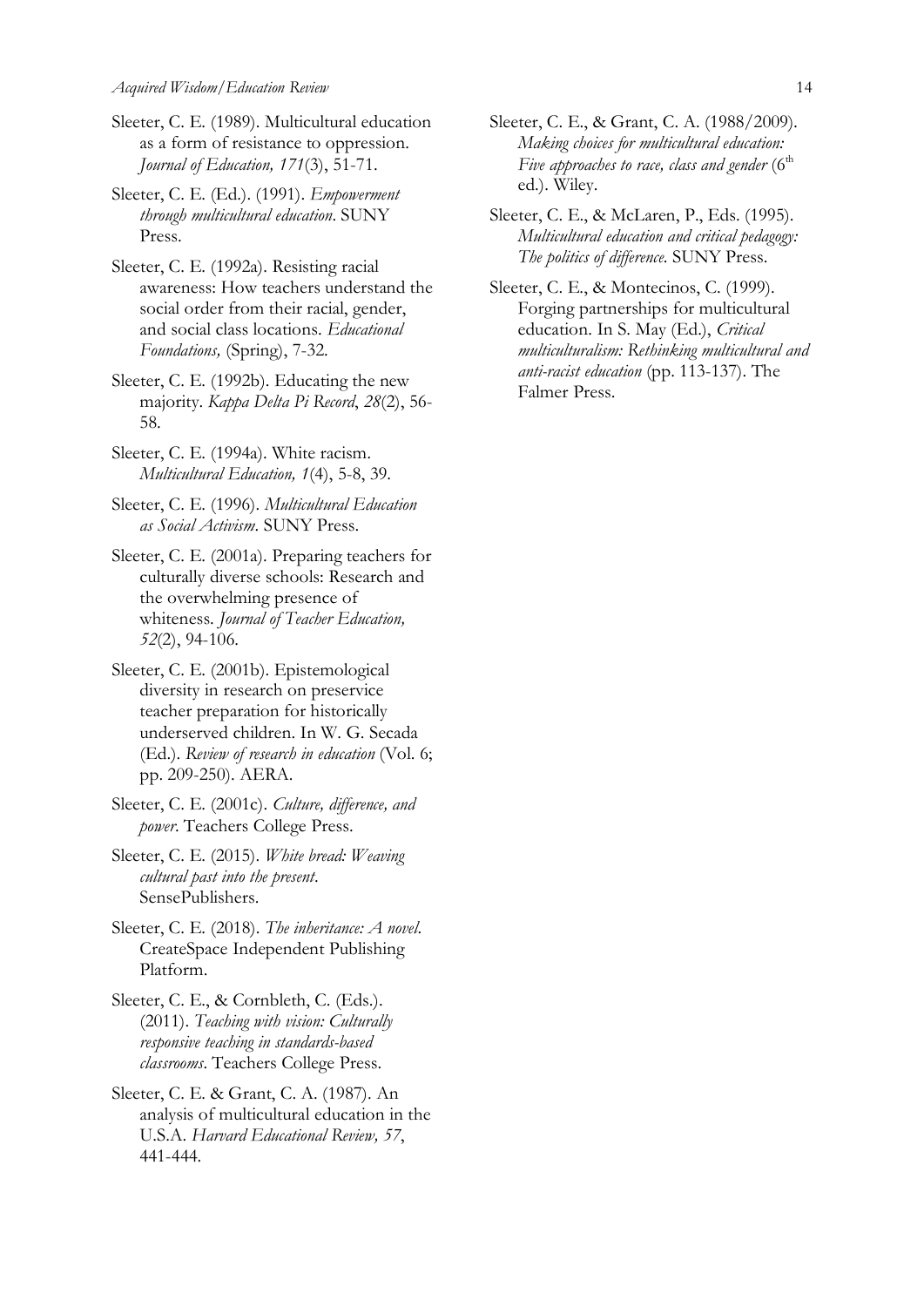

#### **About Acquired Wisdom**

This collection began with an invitation to one of the inaugural editors, Sigmund Tobias, from Norman Shapiro a former colleague at the City College of New York (CCNY). Shapiro invited retired CCNY faculty members to prepare manuscripts describing what they learned during their College careers that could be of value to new appointees and former colleagues. It seemed to us that a project describing the experiences of internationally known and distinguished researchers in Educational Psychology and Educational Research would be of benefit to many colleagues, especially younger ones entering those disciplines. We decided to include senior scholars in the fields of adult learning and training because , although often neglected by educational researchers, their work is quite relevant to our fields and graduate students could find productive and gainful positions in that area.

Junior faculty and grad students in Educational Psychology, Educational Research, and related disciplines, could learn much from the experiences of senior researchers. Doctoral students are exposed to courses or seminars about history of the discipline as well as the field's overarching purposes and its important contributors. .

A second audience for this project include the practitioners and researchers in disciplines represented by the chapter authors. This audience could learn from the experiences of eminent researchers – how their experiences shaped their work, and what they see as their major contributions – and readers might relate their own work to that of the scholars. Authors were advised that they were free to organize their chapters as they saw fit, provided that their manuscripts contained these elements: 1) their perceived major contributions to the discipline, 2) major lessons learned during their careers, 3) their opinions about the personal and 4) situational factors (institutions and other affiliations, colleagues, advisors, and advisees) that stimulated their significant work.

We hope that the contributions of distinguished researchers receive the wide readership they deserve and serves as a resource to the future practitioners and researchers in these fields.